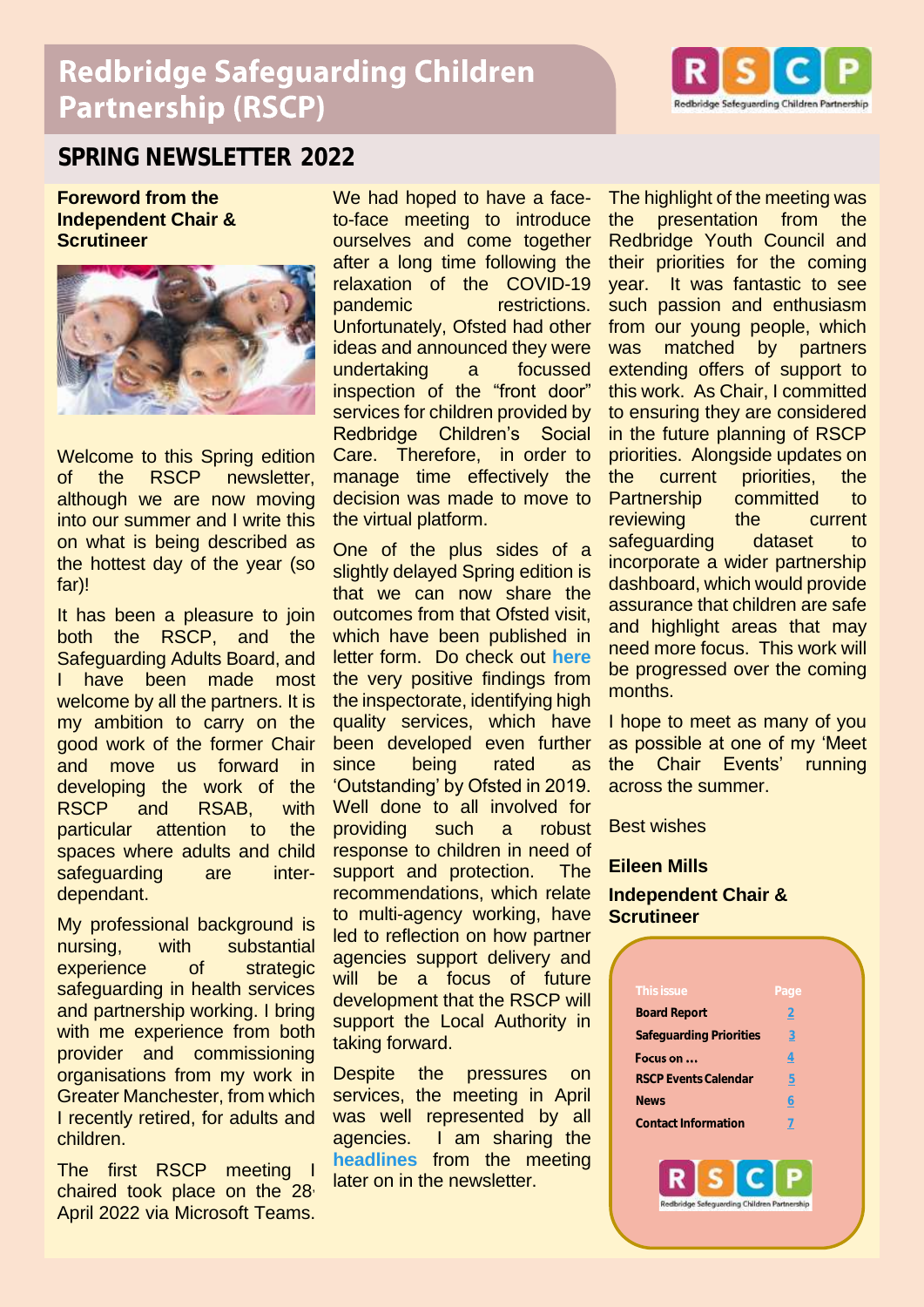# <span id="page-1-1"></span>Board Report Feedback from the RSCP Meeting - 28 April

#### <span id="page-1-0"></span>**Summary of items discussed at the last meeting**

Among other items, the Partnership received presentations and discussed the topics below.

Redbridge Youth Council – Priorities for 2022 - 2023

These include the following which relate to safeguarding:

- preventing the normalisation of sexual harassment in schools;
- ensuring students feel safe and comfortable to speak about their experience of domestic violence (DV) and be able to ask for guidance and support;
- raising awareness and providing information about help and support with homelessness;
- highlighting the detrimental effect of substance misuse on young people;
- plans to reach out to faith communities in raising awareness regarding domestic abuse and promoting services such as Refuge;
- preparing for Adulthood Strategy; and
- supporting Child Friendly Redbridge.

The Partnership received assurance on:

- progression of Partnership priorities;
- the response to the **City & Hackney SCP 'Child Q' [Child Safeguarding](https://chscp.org.uk/wp-content/uploads/2022/03/Child-Q-PUBLISHED-14-March-22.pdf)  [Practice Review \(CSPR\)](https://chscp.org.uk/wp-content/uploads/2022/03/Child-Q-PUBLISHED-14-March-22.pdf)**, published in March 2022;
- a pending review of Assessment, Care Planning and Therapy Provision in Redbridge special schools; and
- the progress of a recent Rapid Review to a local CSPR.

The Partnership received information on the following items, the implications of which will be addressed via the Learning and Improvement Subgroup:

- **[Joint Targeted Area Inspection \(JTAI\)](https://www.gov.uk/government/news/new-frameworks-for-joint-targeted-area-inspections-jtais#:~:text=From%20April%202022%2C%20the%20inspectorates,door) – new Framework Guidance [\(March 2022\)](https://www.gov.uk/government/news/new-frameworks-for-joint-targeted-area-inspections-jtais#:~:text=From%20April%202022%2C%20the%20inspectorates,door)**
- **[London Safeguarding Children Procedures and Practice Guidance, 7th](https://www.londonsafeguardingchildrenprocedures.co.uk/)  [Edition, 2022](https://www.londonsafeguardingchildrenprocedures.co.uk/)**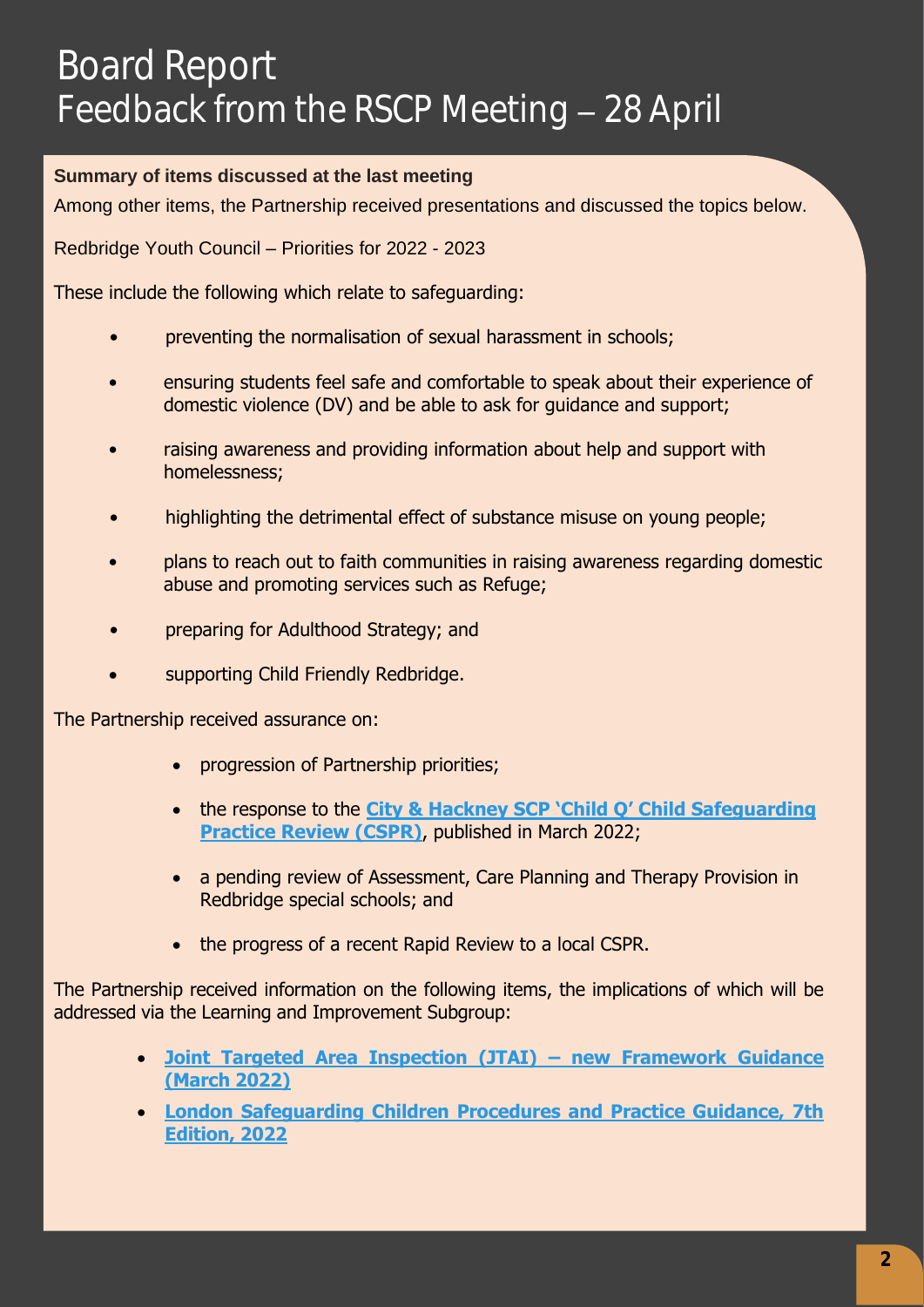## Priority *1*

#### **Safeguarding Adolescents**

Completing the work begun in 2019/20 on transitional safeguarding - a joint project with the **[Redbridge Safeguarding Adults Board \(RSAB\)](https://www.redbridgesab.org.uk/) to develop proposals for an effective Redbridge response to the needs of young adults at risk of exploitation, recognising that adolescence as a developmental phase does not suddenly end on the eighteenth birthday. A small working group has now formed and met earlier this month and will meet again in March.**

Carryingout a multi-agency self-assessment against the questions and challenges posed in *"It* was hard to escape: safeguarding children at risk from criminal exploitation", a thematic **[review published by the Child Safeguarding Practice Review \(CSPR\) Panel](https://assets.publishing.service.gov.uk/government/uploads/system/uploads/attachment_data/file/870035/Safeguarding_children_at_risk_from_criminal_exploitation_review.pdf) are problem identification, supporting your staff, service design and practice development, and quality assurance. A report based on this self-assessment was presented to the July Partnership meeting. The recently published report of the Independent Inquiry into Child Sexual Abuse (IICSA[\) Child Sexual Exploitation by Organised Networks](https://www.iicsa.org.uk/document/child-sexual-exploitation-organised-networks-investigation-report-february-2022) will also be considered in this work stream.**

**The London Safeguarding Children Partnership (LSCP) nine principles for safeguarding adolescents to be embedded in the above work streams and across agencies in the Partnership** (see page 2 of the RSCP Plan and Priorities 2020 - 2021).



#### Priority *3*

#### **Child sexual abuse in the family environment**

**The Joint Targeted Area Inspection (JTAI) [Report](https://www.gov.uk/government/publications/the-multi-agency-response-to-child-sexual-abuse-in-the-family-environment/multi-agency-response-to-child-sexual-abuse-in-the-family-environment-joint-targeted-area-inspections-jtais) on the multi-agency response to sexual abuse in the family environment, published in February 2020, identifies a number of challenging findings which are highly critical of much practice in this area. The Partnership carried out a 'true for Redbridge?' multi-agency self-assessment against these key findings. A report on this was presented to the July Partnership meeting and the Learning and Improvement Subgroup is taking forward the Action Plan.**

# Priority *2*

**Monitoring and supporting the multi-agency safeguarding response to the COVID-19 pandemic**

**Continuing to monitor and support the multi-agency safeguarding response to the challenges of the Covid19 pandemic, the safeguarding risks that have been identified in this context, and the management of the recovery phase. Verbal updates from partners are being presented to each quarterly meeting focusing on the challenges and learning from this difficult time.**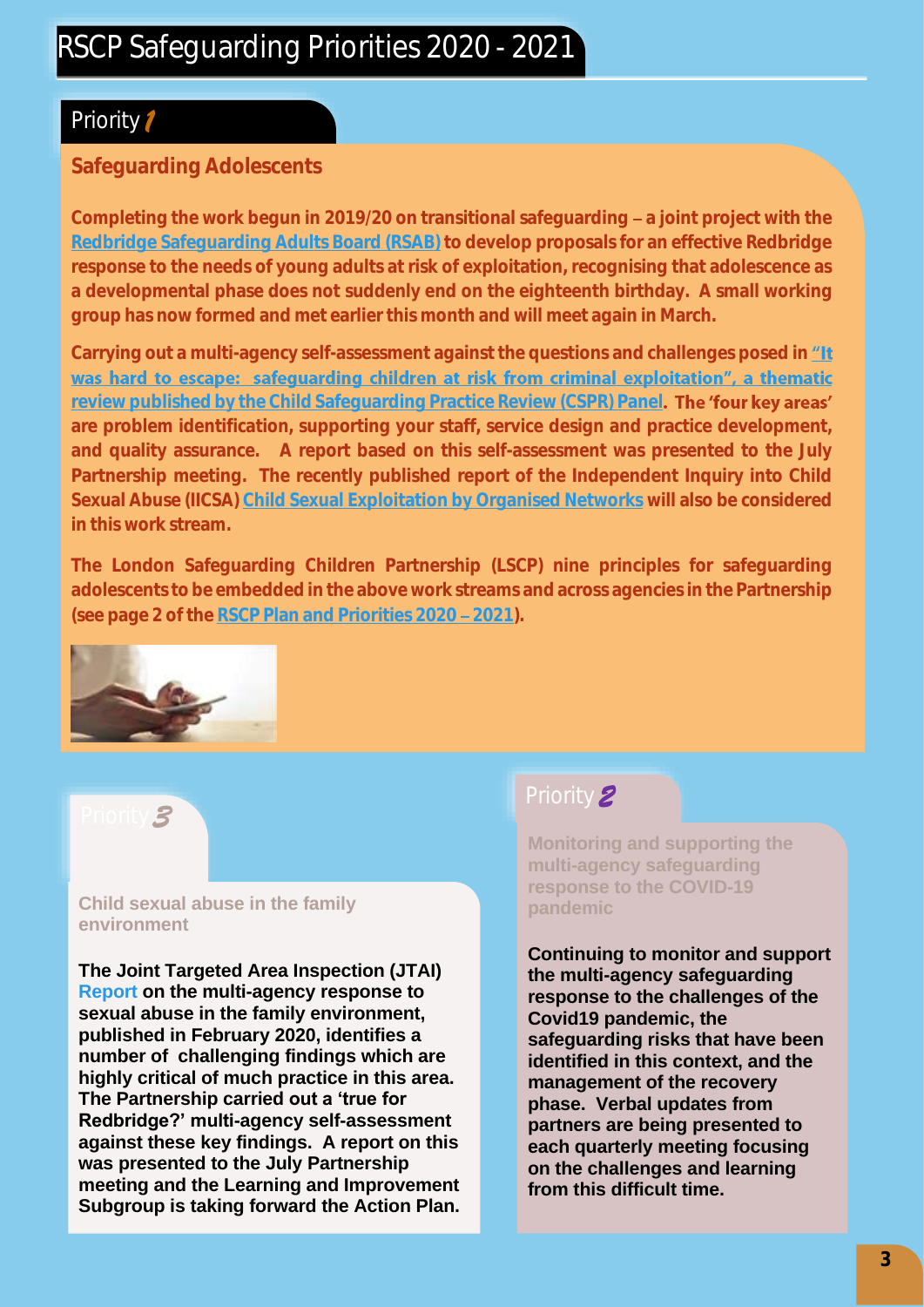

# Disclosure & **Barring Service**

The Disclosure and Barring Service (DBS) provide a vital service to UK employers, processing over 6 million criminal record checks each year as well as maintaining the child and adults barred lists of over 75,000 names. In 2020, the DBS announced a new **[5-year strategy](https://www.gov.uk/government/news/dbs-launches-new-five-year-strategy)**, in which one of the key areas for improvement was 'profile' i.e. managing the perception and understanding of what the DBS actually does.

As part of the response, a **[Regional](https://www.gov.uk/guidance/the-dbs-regional-outreach-service)  [Outreach Service](https://www.gov.uk/guidance/the-dbs-regional-outreach-service)** was launched to focus on working collaboratively with safeguarding and recruiting organisations. The aim is to work closer with organisations and networks to build and develop relationships, acting as a single point of contact for all DBS related enquiries within the region.

Kiran Rehal is the DBS Regional Advisor for Greater London, which includes Redbridge, and is based in the region.

Below are some of the areas in which Kiran will be able to offer support:

- Providing quidance, responding to queries, and helping with clarification on issues via telephone or e-mail.
- Attending meetings, training, conferences or visiting organisations to have a faceto-face discussion.
- Developing and delivering presentations, workshops, webinars, to provide an overview of DBS and safer recruitment.
- Taking any feedback, suggestions or comments from DBS experiences and feeing this back into the business.
- Helping to understand what level of check can be applied for and what information these checks will provide.
- Informing organisations and employers of their duty or power to refer individuals who may pose a future risk of harm within regulations activity. This includes how to make barring referrals; when should a referral be made; and how to DBS assess whether a referred person should be included on the children's and/or adults barred list.

E-mail:

**[Kiranpreet.rehal@dbs.gov.uk](mailto:Kiranpreet.rehal@dbs.gov.uk)**

### **[DBSRegionaloutreach@dbs.gov](mailto:DBSRegionaloutreach@dbs.gov.uk) [.uk](mailto:DBSRegionaloutreach@dbs.gov.uk)**

Telephone: 0300 105 3081

For more information, see the **[DBS guidance page](https://www.gov.uk/guidance/the-dbs-regional-outreach-service)** where you can also access a short video on the Regional Outreach Service. Follow the DBS on Twitter **[@DBSgovuk](https://twitter.com/DBSgovuk)** for up to date developments.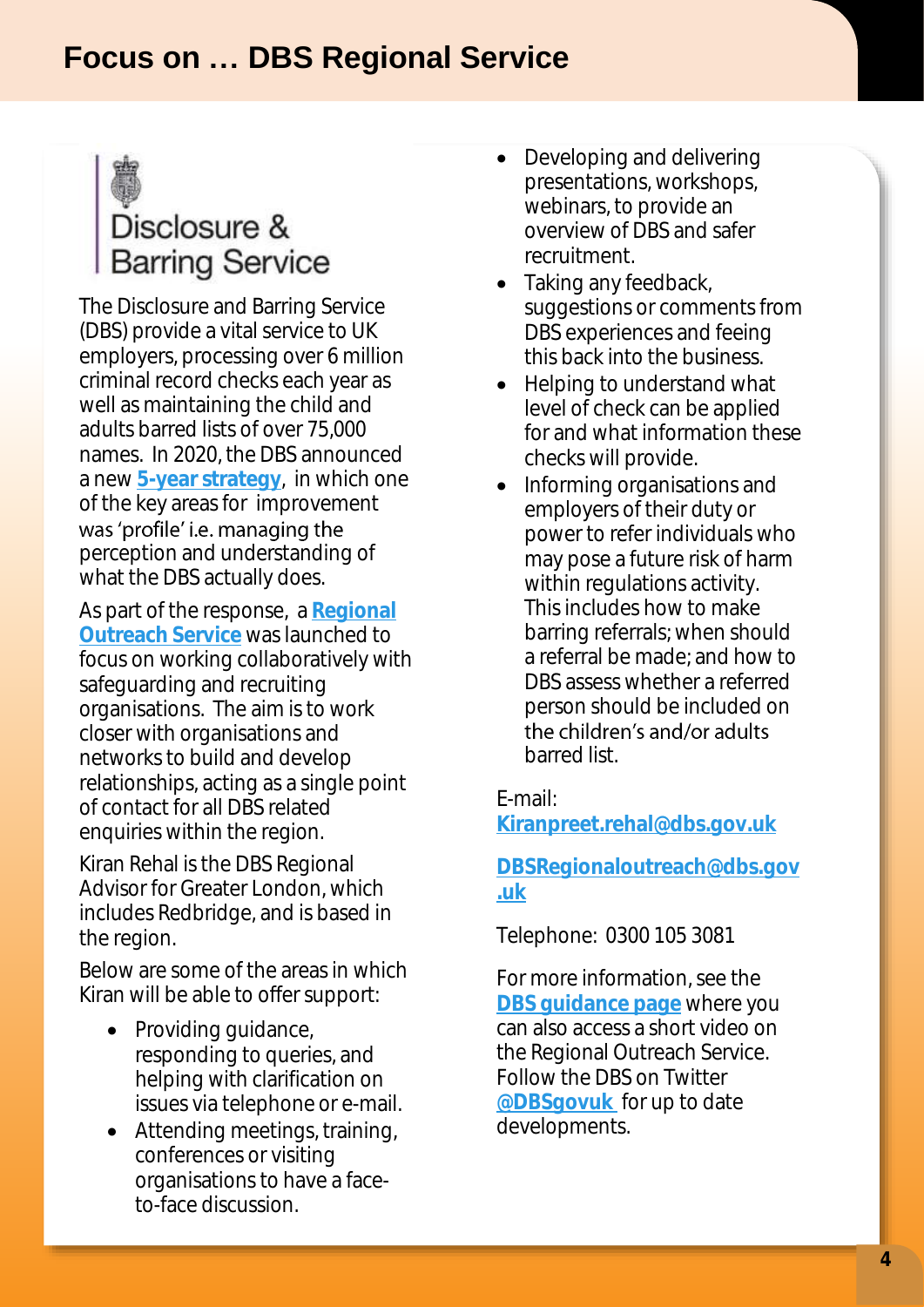### **Redbridge SCP Multi-Agency Training**

The **[RSCP Training Programme 2021 -](https://www.redbridgescp.org.uk/wp-content/uploads/2021/08/RSCP-Training-Programme-2021-22-v10-1.pdf) 2022**, your multi-agency safeguarding training for professionals and volunteers working with children and families in Redbridge, continues to be rolled out and courses have been very well evaluated.



Below are the last two courses that are running as part of our current programme for 2021 - 2022.

Both are currently fully subscribed, but contact **[RedbridgeSCP.Training@redbridge.gov.uk](mailto:RedbridgeSCP.Training@redbridge.gov.uk)** if you want to be added to the waiting list in case there are any last minute cancellations.

If you're not currently on our mailing list, you can sign up **[here](https://www.redbridgescp.org.uk/wp-content/uploads/2020/07/Notes-for-Training-Attendees-and-Managers.pdf)** for regular updates. This will ensure that you received a copy of the new Training Programme, due for publication in August, which will commence in September.

| Course                                                      | Date(s)    |
|-------------------------------------------------------------|------------|
| The Voice of the Child and Safeguarding - Waiting List only | 20062022   |
| Safer Recruitment - Waiting List only                       | 23 06 2022 |

**Learning from National Reports**

During the break from training, there are two recently published national reports worth attention:

- **Independent Review of Children's Social Care** [Final Report, May 2022](https://childrenssocialcare.independent-review.uk/) Whilst this report is focused on children's social care, there are implications within the recommendations for multi-agency working in child protection. An executive summary is provided plus information on the evidence used within the review.
- **CSPR Panel Report Child Protection in England: the national review into the [murders of Arthur Labinjo-Hughes and Star Hobson, May 2022](https://assets.publishing.service.gov.uk/government/uploads/system/uploads/attachment_data/file/1078488/ALH_SH_National_Review_26-5-22.pdf)** This important National Review holds key challenges for a range of safeguarding partners. The NSPCC has produced an accessible **[summary briefing](https://learning.nspcc.org.uk/research-resources/2022/national-review-murders-arthur-labinjo-hughes-star-hobson-caspar-briefing)** which can aid discussions in supervision, staff safeguarding briefings and service meetings.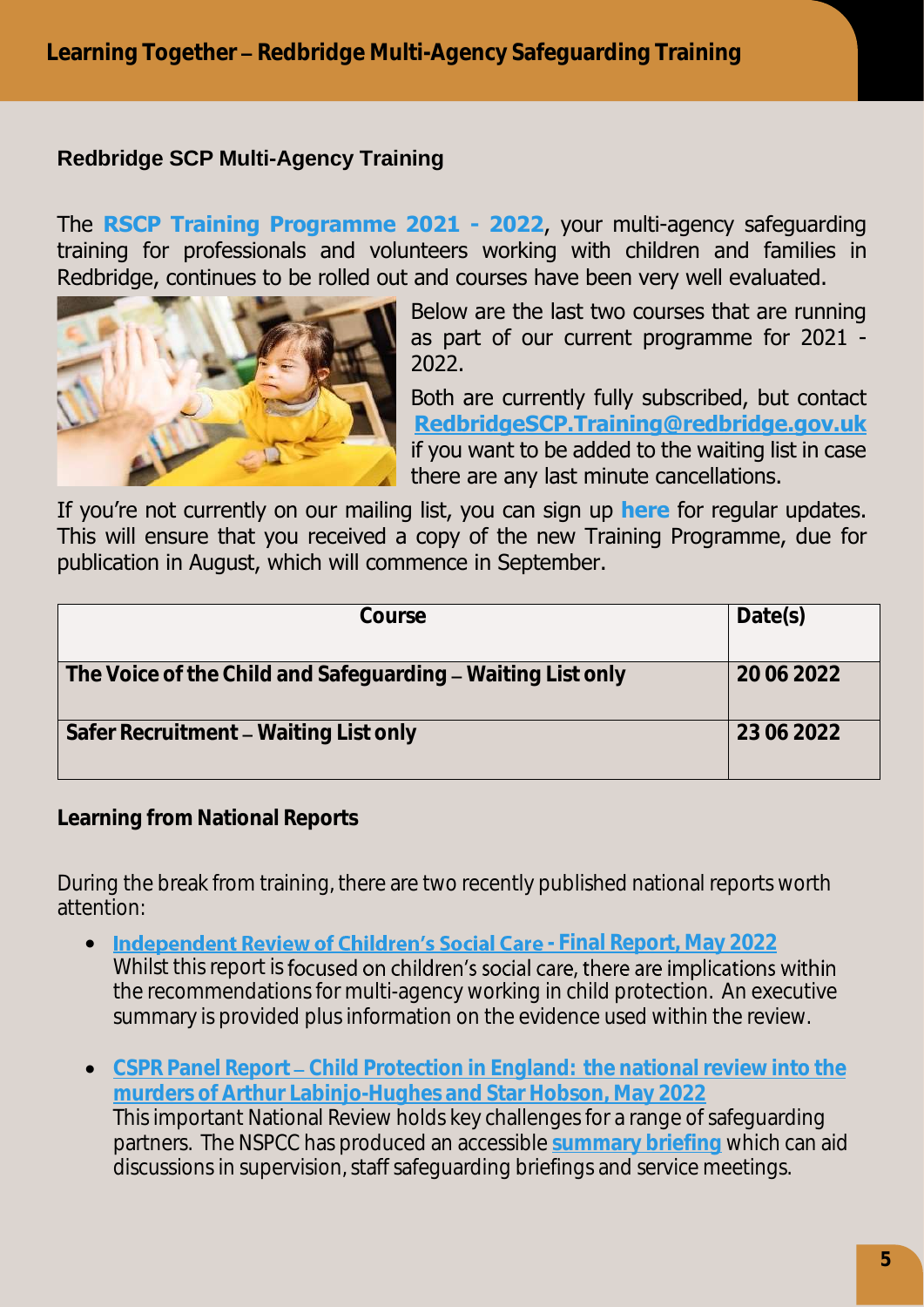#### **London Safeguarding Children Procedures and Practice Guidance**

What have been known for many years as the London Child Protection Procedures and Practice Guidance have been renamed to the London Safeguarding Children Procedures and Practice Guidance. The **7 th [Edition](https://www.londonsafeguardingchildrenprocedures.co.uk/)** was published on 31 March 2022.

Do **[sign up](https://www.londoncp.co.uk/register_updates.html)** to ensure that you receive updates on any changes to the procedures, particularly following the twice yearly review, the next of which will be taking place in order September 2022.

#### **Update to the local thresholds document: Worried about a Child?**

The guidance document for agencies to refer to when there are concerns about a child in Redbridge has been updated. The full document can be found **[here](https://www.redbridgescp.org.uk/wp-content/uploads/2016/04/Redbridge-SCP-Multi-Agency-Thresholds-Document-March-2022.pdf)** and there is also an accessible one page **[summary version](https://www.redbridgescp.org.uk/wp-content/uploads/2016/04/RSCP-MA-Threshold-Summary-Document-March-2022.pdf)**. If you are a professional working in Redbridge and want to understand more about the process, share good practice etc. why not join our monthly Redbridge Multi-Agency Thresholds and Referrals Meeting? Information is available on the **[RSCP website](https://www.redbridgescp.org.uk/professionals/worried-about-a-child/)** or you can e-mail **[Redbridge.SCP@redbridge.gov.uk](mailto:Redbridge.SCP@redbridge.gov.uk)**

## **Meet the Chair Events**

Our new Independent Chair/Scrutineer is running a series of 'virtual' events across the summer where you can meet her, find out more about the strategic developments in multi-agency safeguarding in Redbridge and share your views as a professional, support staff or volunteer.

The dates and times are:

30 June @ 16:00 5 July @ 12:00 7 September @ 16:00

They are open to all working with children, young people, families., or adults at risk in Redbridge. To book a place, e-mail

#### **[RedbridgeSCP@redbridge.gov.uk](mailto:RedbridgeSCP@redbridge.gov.uk)**

including your name, role, agency and email address and a MS Teams calendar invitation will be sent out to you.

## **Private Fostering – Need to Know**

*<u>Constant</u>* 

### Are you looking after a child who is not your own?

- Is the child under 16 (or 18 if they have a disability)?
- Are you NOT the child's step parent, sibling, aunt, uncle or grandparent? This also includes host families to overseas students
- . Do you plan to have the child with you for more than 28 days?
- This is called "private fostering" and we must be LEGALLY notified to ensure the child is safe.

Please contact the Child Protection and Assessment Team (CPAT): 020 8708 3885

M CPAT.Referrals@redbridge.gov.uk

or visit www.redbridge.gov.uk/private-fostering for more information

## **Keeping Children Safe in Education**

Updated DfE guidance now published for schools and colleges , which is implemented from 1 September 2022

• **[Keeping Children Safe in](https://assets.publishing.service.gov.uk/government/uploads/system/uploads/attachment_data/file/1080047/KCSIE_2022_revised.pdf)  [Education, September 2022](https://assets.publishing.service.gov.uk/government/uploads/system/uploads/attachment_data/file/1080047/KCSIE_2022_revised.pdf)**